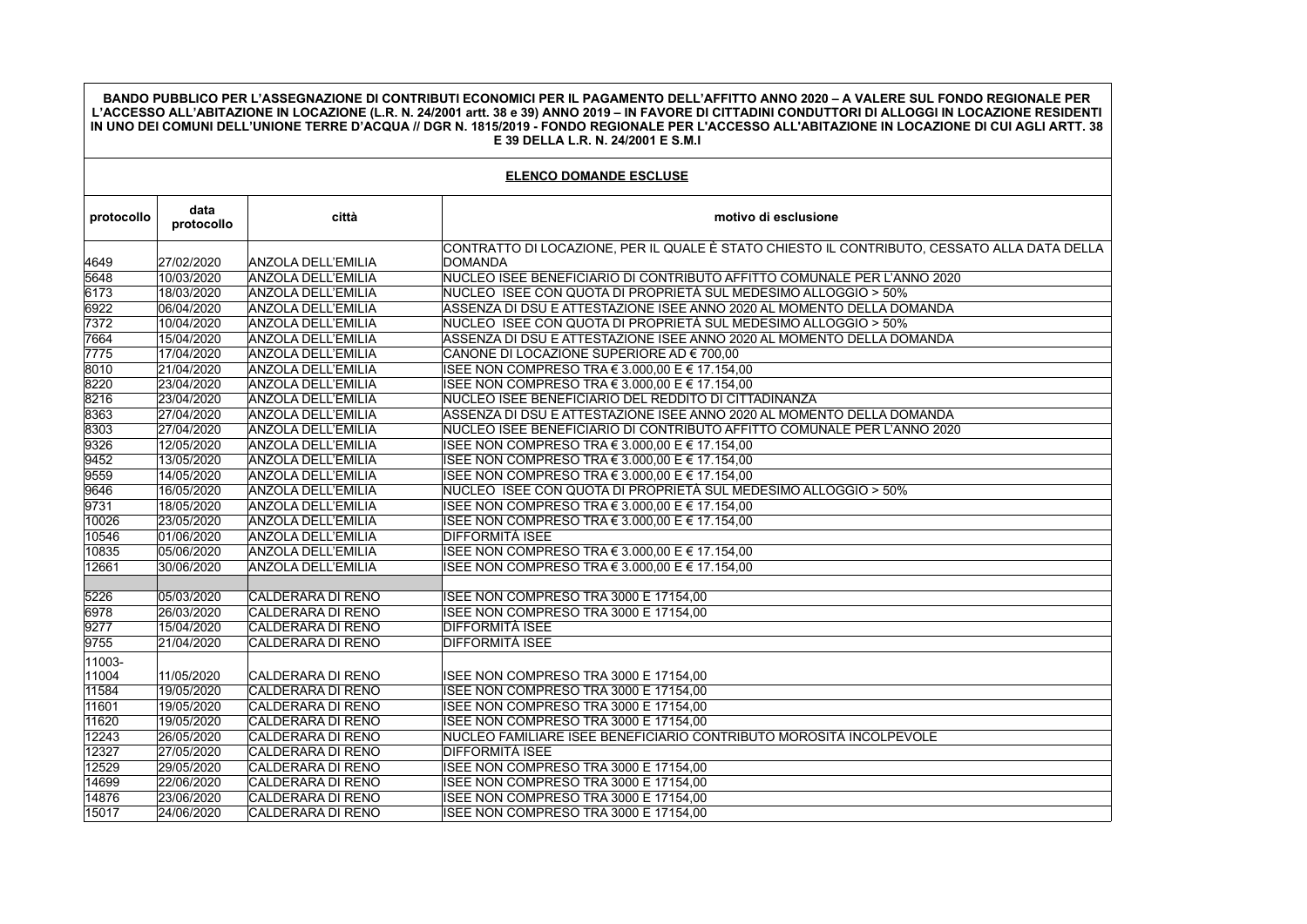| 15086 | 24/06/2020 | CALDERARA DI RENO        | INUCLEO FAMILIARE ISEE CON QUOTA DI PROPRIETÀ SUL MEDESIMO ALLOGGIO >50%                 |
|-------|------------|--------------------------|------------------------------------------------------------------------------------------|
| 15309 | 26/06/2020 | CALDERARA DI RENO        | ISEE NON COMPRESO TRA 3000 E 17154,00                                                    |
| 15465 | 29/06/2020 | <b>CALDERARA DI RENO</b> | NUCLEO FAMILIARE ISEE BENEFICIARIO DI REDDITO DI CITTADINANZA O PENSIONE DI CITTADINANZA |
| 15810 | 01/07/2020 | CALDERARA DI RENO        | ISEE NON COMPRESO TRA 3000 E 17154,00                                                    |
| 17392 | 16/07/2020 | <b>CALDERARA DI RENO</b> | DOMANDA PRESENTATA FUORI TERMINE                                                         |
|       |            |                          |                                                                                          |
| 2058  | 28/02/2020 | <b>CREVALCORE</b>        | ISEE NON COMPRESO TRA € 3.000,00 E € 17.154,00                                           |
| 2373  | 09/03/2020 | CREVALCORE               | <b>DIFFORMITA' ISEE</b>                                                                  |
|       |            |                          |                                                                                          |
| 2384  | 09/03/2020 | <b>CREVALCORE</b>        | NUCLEO FAMILIARE ISEE BENEFICIARIO DI REDDITO DI CITTADINANZA O PENSIONE DI CITTADINANZA |
| 2396  | 09/03/2020 | <b>CREVALCORE</b>        | ISEE NON COMPRESO TRA € 3.000.00 E € 17.154.00                                           |
| 2593  | 16/03/2020 | <b>CREVALCORE</b>        | ISEE NON COMPRESO TRA € 3.000,00 E € 17.154,00                                           |
| 2715  | 18/03/2020 | <b>CREVALCORE</b>        | ISEE NON COMPRESO TRA € 3.000,00 E € 17.154,00                                           |
| 2898  | 23/03/2020 | <b>CREVALCORE</b>        | NUCLEO FAMILIARE ISEE CON INTIMAZIONE DI SFRATTO PER MOROSITA'                           |
| 3524  | 25/03/2020 | <b>CREVALCORE</b>        | ISEE NON COMPRESO TRA € 3.000,00 E € 17.154,00                                           |
| 3700  | 02/04/2020 | <b>CREVALCORE</b>        | ISEE NON COMPRESO TRA € 3.000,00 E € 17.154,00                                           |
| 3717  | 02/04/2020 | <b>CREVALCORE</b>        | ISEE NON COMPRESO TRA € 3.000,00 E € 17.154,00                                           |
| 3718  | 02/04/2020 | <b>CREVALCORE</b>        | ISEE NON COMPRESO TRA € 3.000,00 E € 17.154,00                                           |
| 3724  | 02/04/2020 | <b>CREVALCORE</b>        | ISEE NON COMPRESO TRA € 3.000.00 E € 17.154.00                                           |
| 3745  | 02/04/2020 | <b>CREVALCORE</b>        | <b>DIFFORMITA' ISEE</b>                                                                  |
| 3796  | 06/04/2020 | <b>CREVALCORE</b>        | ISEE NON COMPRESO TRA € 3.000,00 E € 17.154,00                                           |
| 3825  | 07/04/2020 | <b>CREVALCORE</b>        | ISEE NON COMPRESO TRA € 3.000.00 E € 17.154.00                                           |
| 3900  | 10/04/2020 | <b>CREVALCORE</b>        | ISEE NON COMPRESO TRA € 3.000,00 E € 17.154,00                                           |
| 3934  | 14/04/2020 | <b>CREVALCORE</b>        | ISEE NON COMPRESO TRA € 3.000,00 E € 17.154,00                                           |
| 3961  | 15/04/2020 | <b>CREVALCORE</b>        | ISEE NON COMPRESO TRA € 3.000,00 E € 17.154,00                                           |
| 3974  | 15/04/2020 | <b>CREVALCORE</b>        | ISEE NON COMPRESO TRA € 3.000,00 E € 17.154,00                                           |
| 4009  | 17/04/2020 | <b>CREVALCORE</b>        | NUCLEO FAMILIARE ISEE BENEFICIARIO DI REDDITO DI CITTADINANZA O PENSIONE DI CITTADINANZA |
| 4023  | 17/04/2020 | <b>CREVALCORE</b>        | ISEE NON COMPRESO TRA € 3.000,00 E € 17.154,00                                           |
| 4139  | 22/04/2020 | <b>CREVALCORE</b>        | ISEE NON COMPRESO TRA € 3.000,00 E € 17.154,00                                           |
| 4262  | 24/04/2020 | <b>CREVALCORE</b>        | <b>DIFFORMITA' ISEE</b>                                                                  |
| 4316  | 27/04/2020 | <b>CREVALCORE</b>        | ISEE NON COMPRESO TRA € 3.000,00 E € 17.154,00                                           |
| 4639  | 11/05/2020 | <b>CREVALCORE</b>        | <b>DIFFORMITA' ISEE</b>                                                                  |
| 4664  | 11/05/2020 | <b>CREVALCORE</b>        | ISEE NON COMPRESO TRA € 3.000,00 E € 17.154,00                                           |
| 4715  | 12/05/2020 | <b>CREVALCORE</b>        | ISEE NON COMPRESO TRA € 3.000,00 E € 17.154,00                                           |
| 4799  | 15/05/2020 | <b>CREVALCORE</b>        | ISEE NON COMPRESO TRA € 3.000,00 E € 17.154,00                                           |
| 4958  | 22/05/2020 | <b>CREVALCORE</b>        | DIFFORMITA' ISEE                                                                         |
| 4971  | 22/05/2020 | <b>CREVALCORE</b>        | <b>DIFFORMITA' ISEE</b>                                                                  |
| 4993  | 22/05/2020 | CREVALCORE               | <b>DIFFORMITA' ISEE</b>                                                                  |
| 5083  | 26/05/2020 | <b>CREVALCORE</b>        | <b>DIFFORMITA' ISEE</b>                                                                  |
| 5217  | 29/05/2020 | <b>CREVALCORE</b>        | ISEE NON COMPRESO TRA € 3.000,00 E € 17.154,00                                           |
| 5308  | 04/06/2020 | <b>CREVALCORE</b>        | ISEE NON COMPRESO TRA € 3.000.00 E € 17.154.00                                           |
| 5379  | 04/06/2020 | <b>CREVALCORE</b>        | <b>DIFFORMITA' ISEE</b>                                                                  |
| 5380  | 04/06/2020 | <b>CREVALCORE</b>        | ISEE NON COMPRESO TRA € 3.000.00 E € 17.154.00                                           |
| 5438  | 08/06/2020 | CREVALCORE               | NUCLEO FAMILIARE ISEE BENEFICIARIO DI REDDITO DI CITTADINANZA O PENSIONE DI CITTADINANZA |
| 5675  | 11/06/2020 | <b>CREVALCORE</b>        | <b>DIFFORMITA' ISEE</b>                                                                  |
| 5838  | 16/06/2020 | <b>CREVALCORE</b>        | ASSENZA DI DSU E ATTESTAZIONE ISEE ANNO 2020 AL MOMENTO DELLA DOMANDA                    |
| 6258  | 29/06/2020 | <b>CREVALCORE</b>        | ISEE NON COMPRESO TRA € 3.000,00 E € 17.154,00                                           |
| 6262  | 29/06/2020 | <b>CREVALCORE</b>        | <b>DIFFORMITA' ISEE</b>                                                                  |
| 6289  | 30/06/2020 | <b>CREVALCORE</b>        | <b>DIFFORMITA' ISEE</b>                                                                  |
|       |            |                          |                                                                                          |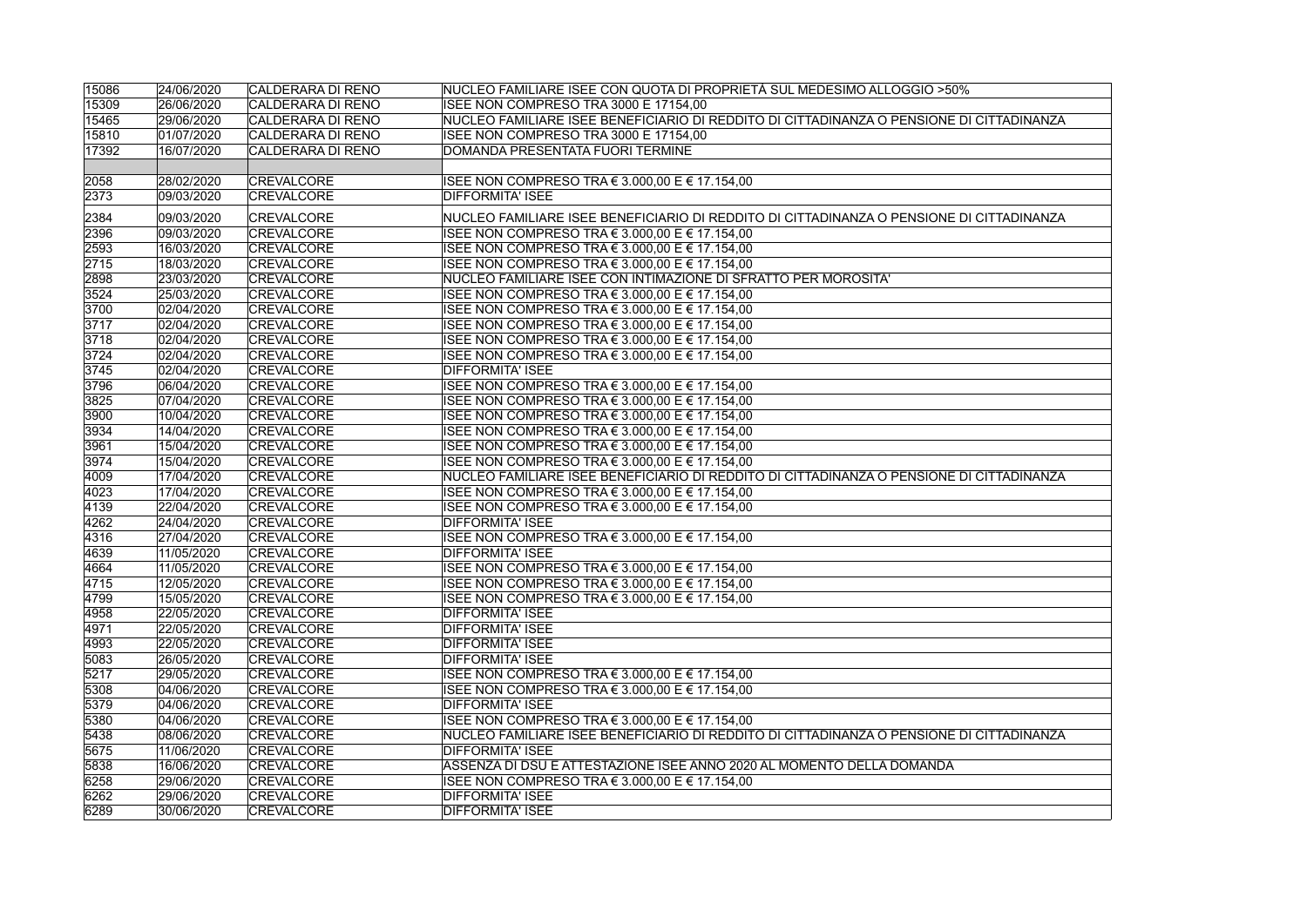| 6297  | 30/06/2020 | <b>CREVALCORE</b>              | ASSENZA DI DSU E ATTESTAZIONE ISEE ANNO 2020 AL MOMENTO DELLA DOMANDA                           |
|-------|------------|--------------------------------|-------------------------------------------------------------------------------------------------|
| 6299  | 30/06/2020 | <b>CREVALCORE</b>              | ISEE NON COMPRESO TRA € 3.000,00 E € 17.154,00                                                  |
| 6302  | 30/06/2020 | <b>CREVALCORE</b>              | DIFFORMITA' ISEE                                                                                |
| 6311  | 30/06/2020 | <b>CREVALCORE</b>              | NUCLEO FAMILIARE ISEE CON QUOTA DI PROPRIETA' SUL MEDESIMO ALLOGGIO > 50%                       |
| 6312  | 30/06/2020 | <b>CREVALCORE</b>              | ASSEGNATARIO DI ALLOGGIO DI EDILIZIA RESIDENZIALE PUBBLICA                                      |
| 6337  | 30/06/2020 | <b>CREVALCORE</b>              | <b>DIFFORMITA' ISEE</b>                                                                         |
|       |            |                                |                                                                                                 |
| 3579  | 26/03/2020 | <b>SALA BOLOGNESE</b>          | ISEE NON COMPRESO TRA € 3.000,00 E € 17.154,00                                                  |
| 3981  | 15/04/2020 | SALA BOLOGNESE                 | ASSENZA DI DSU E ATTESTAZIONE ISEE ANNO 2020 AL MOMENTO DELLA DOMANDA                           |
| 3988  | 16/04/2020 | SALA BOLOGNESE                 | ASSENZA DI DSU E ATTESTAZIONE ISEE ANNO 2020 AL MOMENTO DELLA DOMANDA                           |
| 4729  | 12/05/2020 | <b>SALA BOLOGNESE</b>          | CANONE AFFITTO SUPERIORE A € 700,00                                                             |
| 5416  | 05/06/2020 | <b>SALA BOLOGNESE</b>          | ISEE NON COMPRESO TRA € 3.000,00 E € 17.154,00                                                  |
| 6103  | 24/06/2020 | SALA BOLOGNESE                 | <b>DIFFORMITA' ISEE</b>                                                                         |
| 6168  | 25/06/2020 | <b>SALA BOLOGNESE</b>          | ISEE NON COMPRESO TRA € 3.000,00 E € 17.154,00                                                  |
| 6307  | 30/06/2020 | SALA BOLOGNESE                 | ISEE NON COMPRESO TRA € 3.000,00 E € 17.154,00                                                  |
| 6308  | 30/06/2020 | <b>SALA BOLOGNESE</b>          | <b>DIFFORMITA' ISEE</b>                                                                         |
| 6319  | 30/06/2020 | <b>SALA BOLOGNESE</b>          | <b>DIFFORMITA' ISEE</b>                                                                         |
| 6320  | 30/06/2020 | SALA BOLOGNESE                 | ISEE NON COMPRESO TRA € 3.000.00 E € 17.154.00                                                  |
| 6344  | 01/07/2020 | <b>SALA BOLOGNESE</b>          | <b>DIFFORMITA' ISEE</b>                                                                         |
| 6660  | 13/07/2020 | SALA BOLOGNESE                 | DOMANDA PRESENTATA FUORI TERMINE                                                                |
|       |            |                                |                                                                                                 |
| 18957 | 03/06/2020 | <b>S.GIOVANNI IN PERSICETO</b> | ASSEGNATARIO DI ALLOGGIO DI EDILIZIA RESIDENZIALE PUBBLICA                                      |
| 18723 | 30/05/2020 | S.GIOVANNI IN PERSICETO        | ASSEGNATARIO DI ALLOGGIO DI EDILIZIA RESIDENZIALE PUBBLICA                                      |
| 14667 | 30/04/2020 | <b>S.GIOVANNI IN PERSICETO</b> | NUCLEO FAMILIARE ISEE BENEFICIARIO CONTRIBUTO EMERGENZA ABITATIVA                               |
| 8962  | 05/03/2020 | <b>S.GIOVANNI IN PERSICETO</b> | NON RESIDENTE NEL COMUNE OGGETTO DEL CONTRATTO                                                  |
| 20734 | 13/06/2020 | S.GIOVANNI IN PERSICETO        | NUCLEO FAMILIARE ISEE CON QUOTA DI PROPRIETÀ SUL MEDESIMO ALLOGGIO >50%                         |
| 14776 | 02/05/2020 | S.GIOVANNI IN PERSICETO        | NUCLEO FAMILIARE ISEE CON QUOTA DI PROPRIETÀ SUL MEDESIMO ALLOGGIO >50%                         |
|       |            |                                | NUCLEO FAMILIARE ISEE BENEFICIARIO DI REDDITO DI CITTADINANZA O PENSIONE DI CITTADINANZA - ISEE |
| 8755  | 04/03/2020 | S.GIOVANNI IN PERSICETO        | NON COMPRESO TRA 3000 E 17154,00                                                                |
| 23279 | 29/06/2020 | IS GIOVANNI IN PERSICETO       | NUCLEO FAMILIARE ISEE BENEFICIARIO DI REDDITO DI CITTADINANZA O PENSIONE DI CITTADINANZA        |
| 9077  | 06/03/2020 | S.GIOVANNI IN PERSICETO        | ISEE NON COMPRESO TRA 3000 E 17154,00                                                           |
| 9182  | 07/03/2020 | S.GIOVANNI IN PERSICETO        | ISEE NON COMPRESO TRA 3000 E 17154,00                                                           |
| 9382  | 10/03/2020 | <b>S.GIOVANNI IN PERSICETO</b> | ISEE NON COMPRESO TRA 3000 E 17154.00                                                           |
| 10866 | 24/03/2020 | <b>S.GIOVANNI IN PERSICETO</b> | ISEE NON COMPRESO TRA 3000 E 17154,00                                                           |